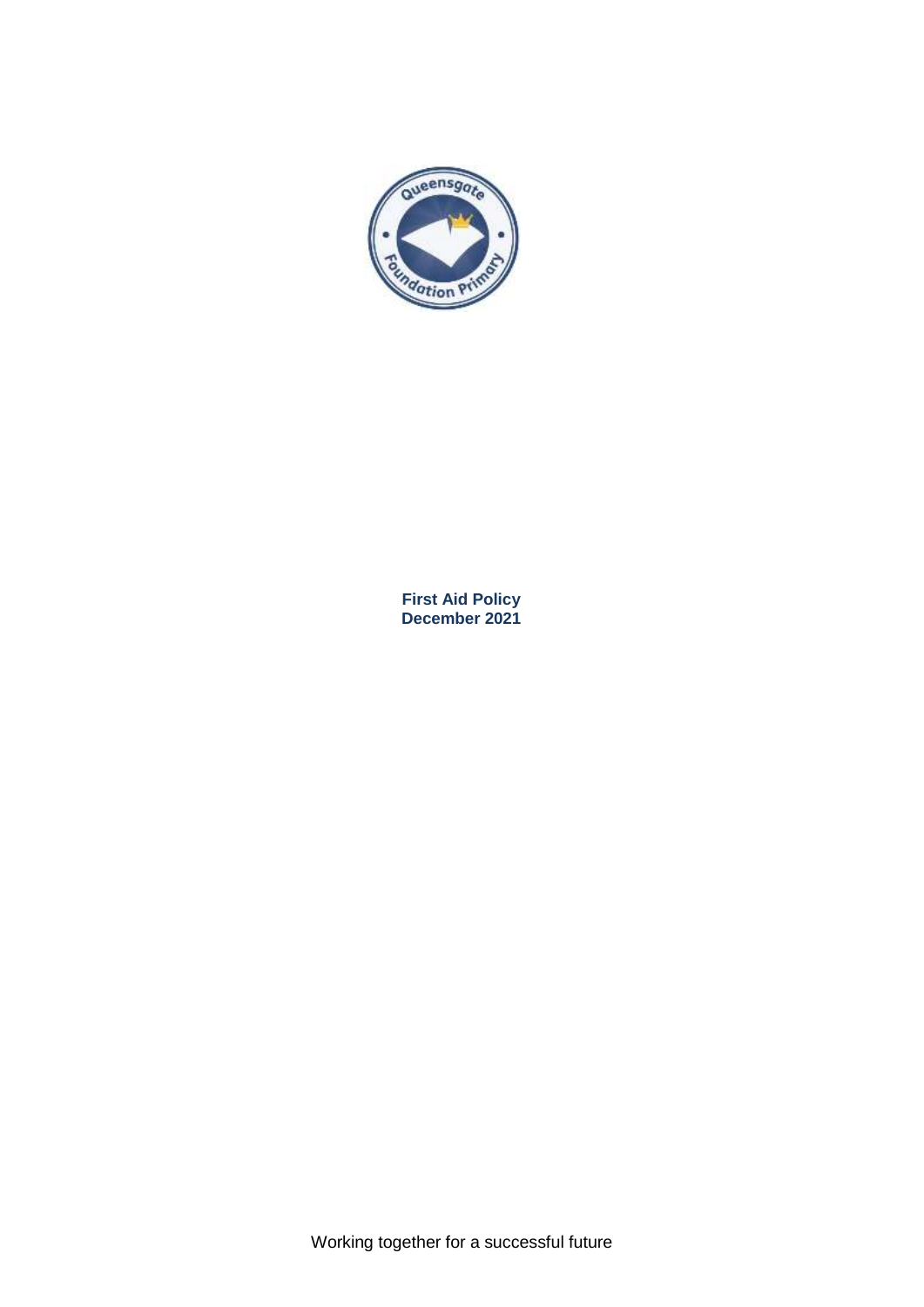# **Queensgate Foundation Primary School**

## **First Aid Policy**

#### **Policy Review**

This policy was adopted from School Bus and will be reviewed in full by the Governing Body on an annual basis.

The policy was last reviewed and agreed by the Governing Body on 7<sup>th</sup> December 2021

It is due for review on December 2022 (up to 12 months from the above date).

Signature: DICOME Head Teacher Date: 7

Date: 7<sup>th</sup> December 2021



| P100130<br>Signature: | <b>Chair of Governors</b> | Date: 7 |
|-----------------------|---------------------------|---------|
|-----------------------|---------------------------|---------|

Date: 7<sup>th</sup> December 2021

#### **Policy control**

| <b>Date</b> | <b>Amendments / additions</b> | Reason                         |  |
|-------------|-------------------------------|--------------------------------|--|
| <b>Dec</b>  | New policy following          | <b>Updates from School Bus</b> |  |
|             |                               |                                |  |
|             |                               |                                |  |
|             |                               |                                |  |
|             |                               |                                |  |
|             |                               |                                |  |
|             |                               |                                |  |

#### **Important coronavirus (COVID-19) update**

We have added Appendix 1 to this policy, which provides details on managing first aid procedures during the coronavirus (COVID-19) pandemic.

Last updated: December 2021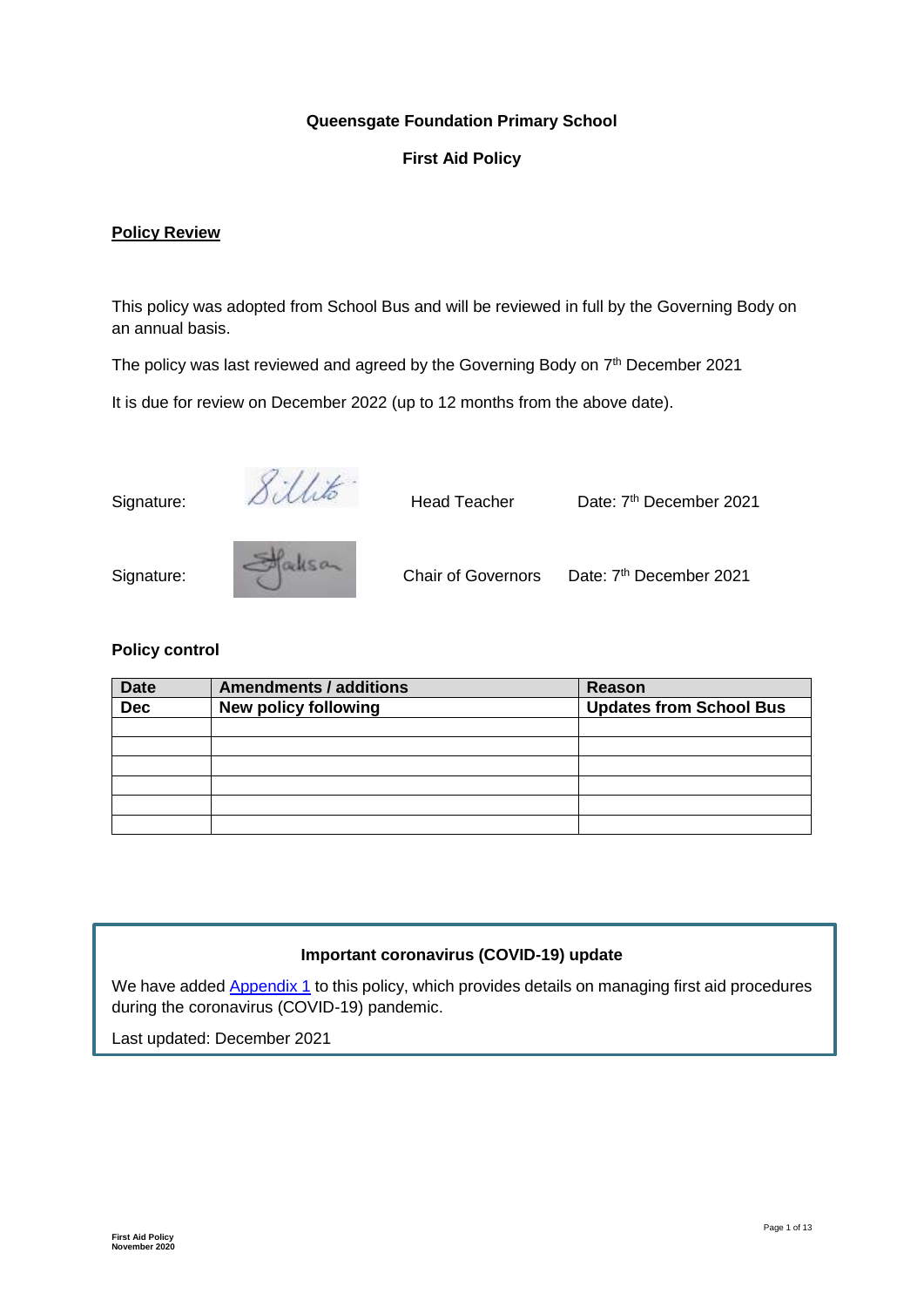# **Contents:**

## **Statement of intent**

- 1. Legal framework
- 2. [Roles and responsibilities](#page-4-0)
- 3. [First aid provision](#page-5-0)
- 4. [First aiders](#page-6-0)
- 5. [Automated external defibrillators \(AEDs\)](#page-7-0)
- 6. [Emergency procedures](#page-7-1)
- 7. Reporting accidents and record keeping
- 8. [Offsite visits and events](#page-8-0)
- 9. [Storage of medication](#page-8-1)
- 10. **[Illnesses and allergies](#page-9-0)**
- 11. [Consent](#page-9-1)
- 12. [Monitoring and review](#page-9-2)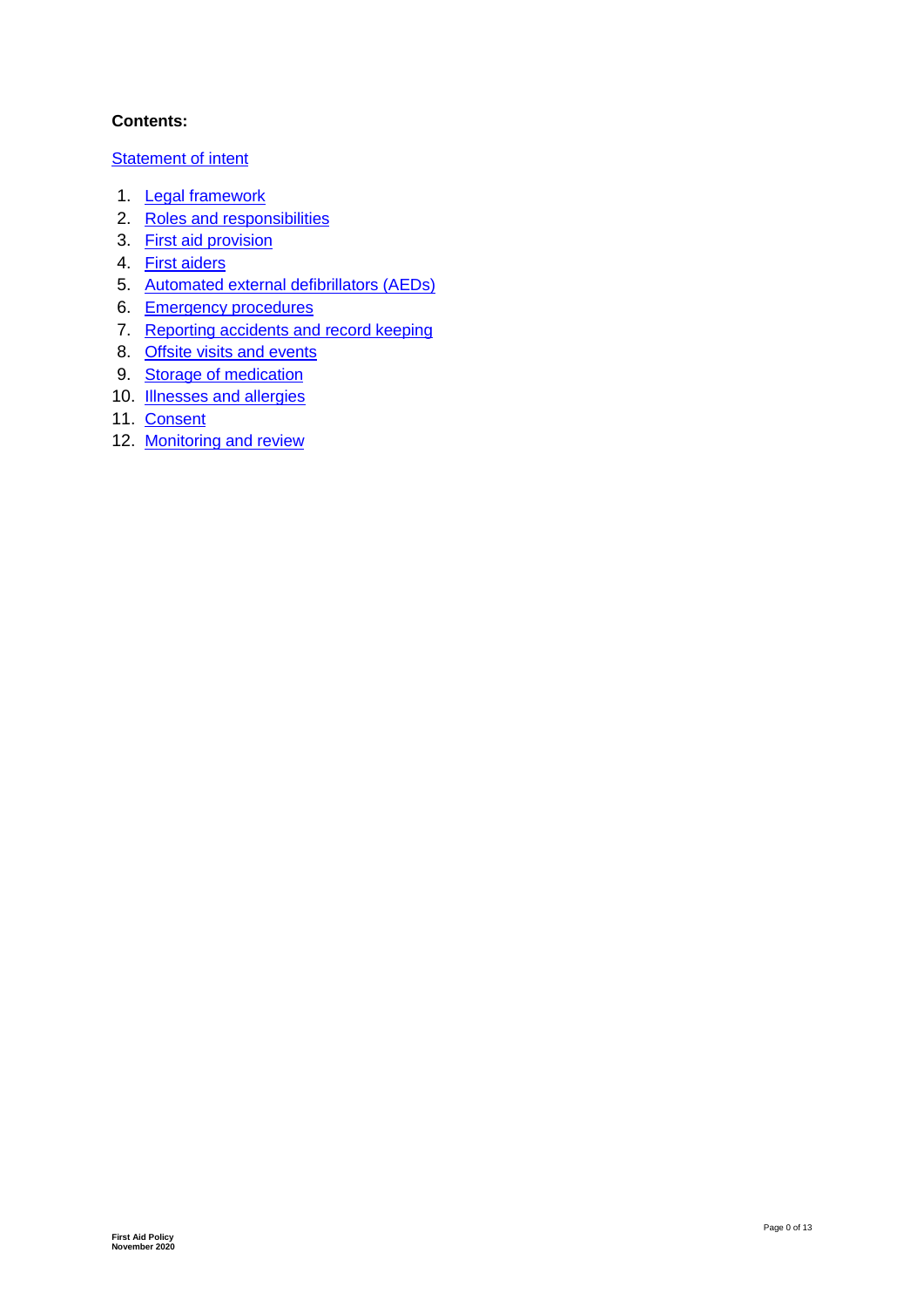## **Statement of intent**

Queensgate Foundation Primary School is committed to providing emergency first aid provision in order to deal with accidents and incidents affecting staff, pupils and visitors. The arrangements within this policy are based on the results of a suitable and sufficient risk assessment carried out by the school in regard to all staff, pupils and visitors.

The school will take every reasonable precaution to ensure the safety and wellbeing of all staff, pupils and visitors.

This policy aims to:

- Ensure that the school has adequate, safe and effective first aid provision for every pupil, member of staff and visitor to be well looked after in the event of any illness, accident or injury, no matter how major or minor.
- Ensure that staff and pupils are aware of the procedures in the event of any illness, accident or injury.
- Ensure that medicines are only administered at the school when express permission has been granted for this.
- Ensure that all medicines are appropriately stored.
- Promote effective infection control.

Nothing in this policy will affect the ability of any person to contact the emergency services in the event of a medical emergency. For the avoidance of doubt, staff should dial 999 in the event of a medical emergency before implementing the terms of this policy and make clear arrangements for liaison with ambulance services on the school site.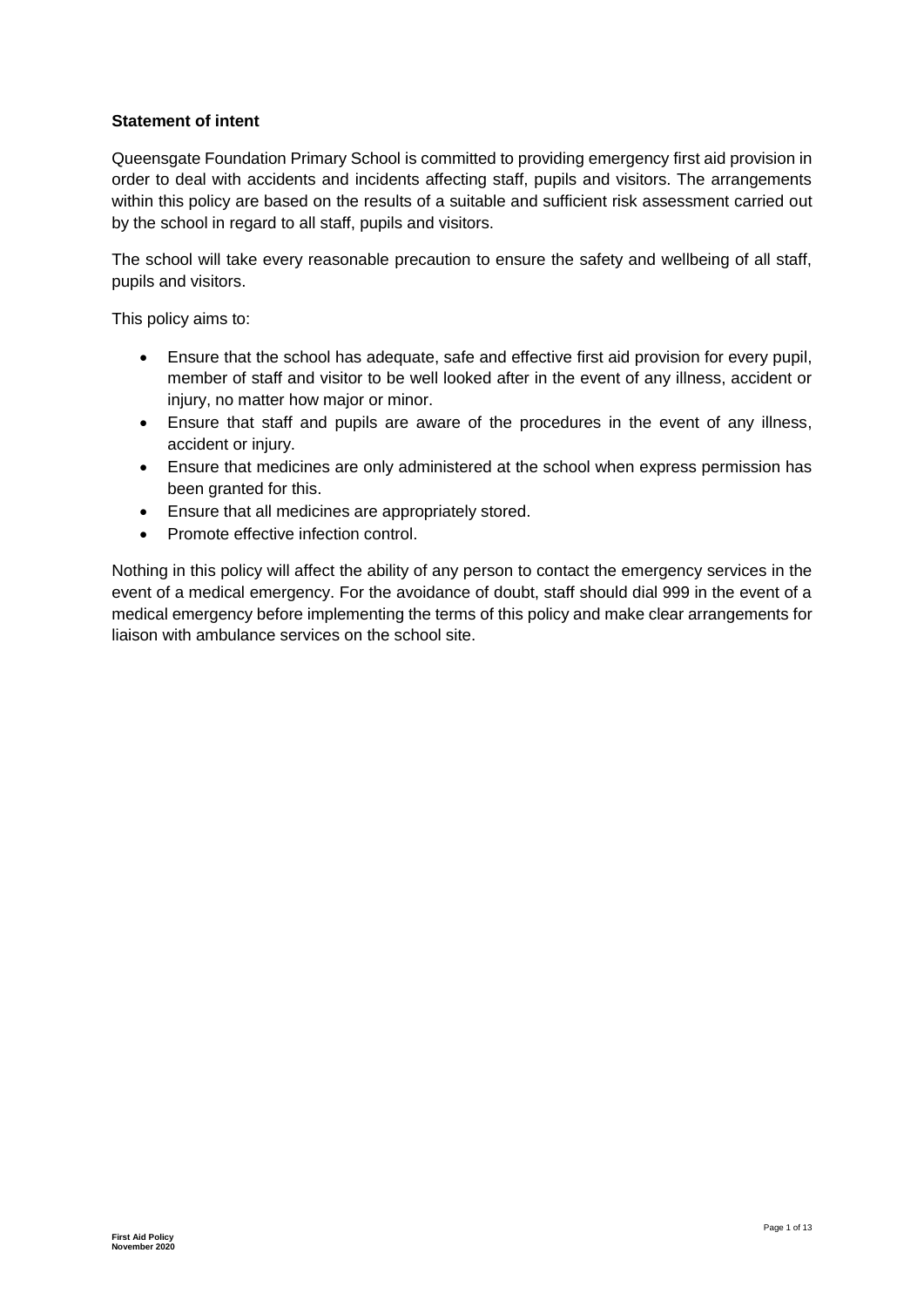# **1.** Legal framework

This policy has due regard to legislation and statutory guidance, including, but not limited to, the following:

- Health and Safety at Work etc. Act 1974
- The Health and Safety (First Aid) Regulations 1981
- The Management of Health and Safety at Work Regulations 1999
- The Reporting of Injuries, Diseases and Dangerous Occurrences Regulations (RIDDOR) 2013
- DfE (2015) 'Supporting pupils at school with medical conditions'
- DfE (2000) 'Guidance on first aid for schools'
- DfE (2019) 'Automated external defibrillators (AEDs)'
- DfE (2021) 'Statutory framework for the early years foundation stage'

The policy is implemented in conjunction with the following school policies:

- Health and Safety Policy
- Administering Medication Policy
- Infection Control Policy
- Supporting Pupils with Medical Conditions Policy
- Records Management Policy
- Allergen and Anaphylaxis Policy
- Behavioural Policy
- Child Protection and Safeguarding Policy
- Lone Working Policy
- Educational Visits and School Trips Policy
- <span id="page-4-0"></span>**2.** Roles and responsibilities

The governing board is responsible for:

- The overarching development and implementation of this policy and all corresponding procedures.
- Ensuring that the relevant risk assessments, and assessments of the first aid needs of the school specifically, have been conducted.
- Ensuring that there is a sufficient number of appointed first aiders within the school based upon these assessments.
- Ensuring that there are procedures and arrangements in place for first aid during off-site or out-of-hours activities, e.g. educational visits or parents' evenings.
- Ensuring that insurance arrangements provide full cover for any potential claims arising from actions of staff acting within the scope of their employment.
- Ensuring that appropriate and sufficient first aid training is provided for staff, and ensuring that processes are in place to validate that staff who have undertaken training have sufficient understanding, confidence and expertise in carrying out first aid duties.
- Ensuring that adequate equipment and facilities are provided for the school site.
- Ensuring that first aid provision for staff does not fall below the required standard and that provision for pupils and others complies with the relevant legislation and guidance.
- Ensuring that an 'appointed person' is selected from amongst staff to take the lead in first aid arrangements and procedures for the school.

The headteacher is responsible for:

- The development and implementation of this policy and its related procedures.
- Ensuring that all staff and parents are made aware of the school's policy and arrangements regarding first aid.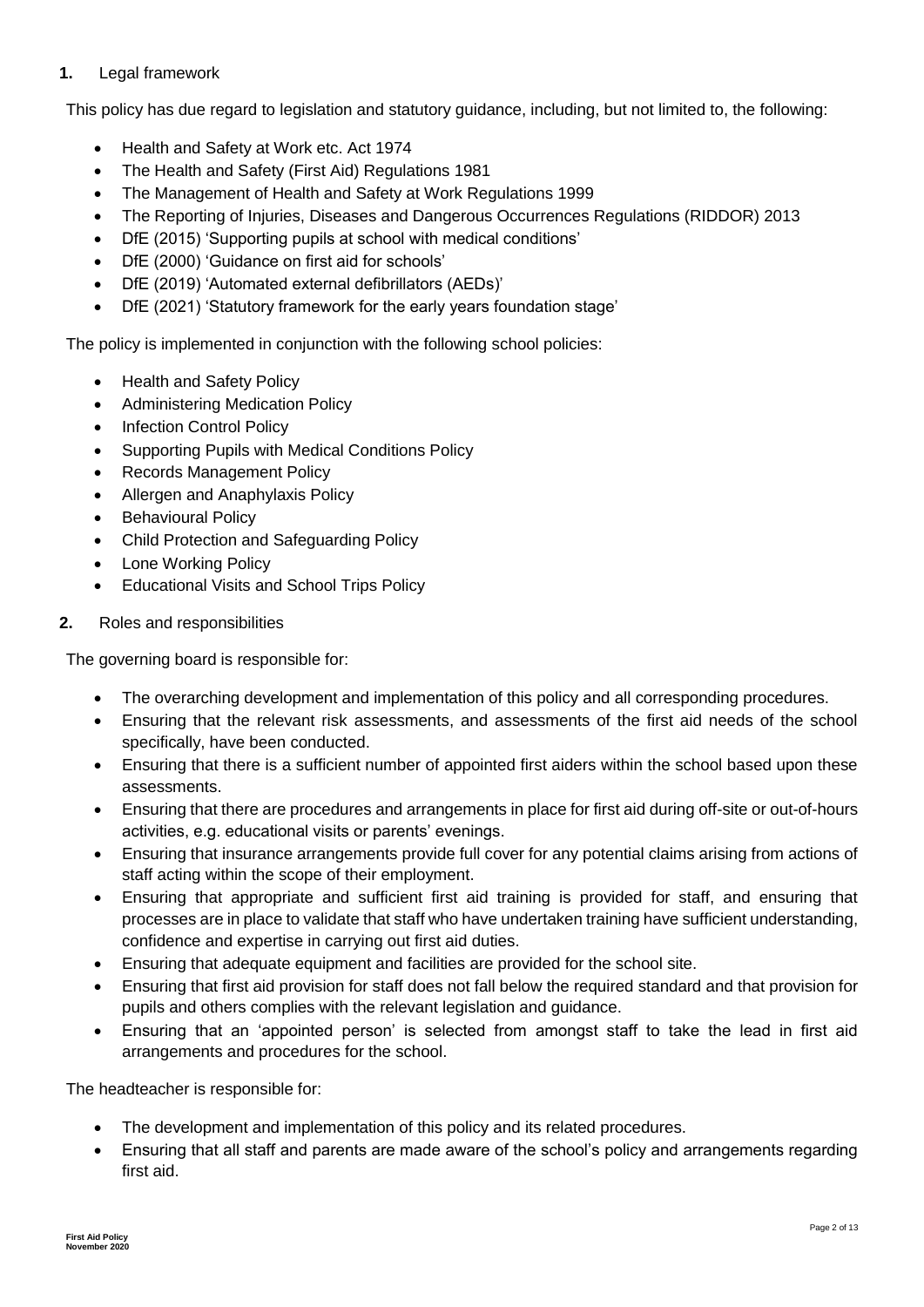- Ensuring that all staff are aware of the locations of first aid equipment and how it can be accessed, particularly in the case of an emergency.
- Ensuring that all pupils and staff are aware of the identities of the school first aiders and how to contact them if necessary.
- Staff are responsible for:
- Ensuring that they have sufficient awareness of this policy and the outlined procedures, including making sure that they know who to contact in the event of any illness, accident or injury.
- Endeavouring at all times to secure the welfare of the pupils at school.
- Making pupils aware of the procedures to follow in the event of illness, accident or injury.

First aid staff are responsible for:

- Completing and renewing training as dictated by the governing board.
- Ensuring that they are comfortable and confident in administering first aid.
- Ensuring that they are fully aware of the content of this policy and any procedures for administering first aid, including emergency procedures.

**[Schools must have at least one 'appointed person' to oversee first aid provision. The appointed person is not a first aider, and must not conduct any first aid for which they have not been trained. The appointed person should, however, be trained in emergency procedures as outlined below. More information on the role of the appointed person can be found [here.](https://www.redcrossfirstaidtraining.co.uk/courses/first-aid-legal-requirements/choosing-an-appointed-person-or-first-aider/)]** The appointed person is responsible for:

- Overseeing the school's first-aid arrangements.
- Taking charge when someone is injured or becomes ill.
- Looking after the first-aid equipment, e.g. restocking the first aid container.
- Ensuring that an ambulance or other professional medical help is summoned when appropriate.
- Partaking in emergency first aid training, and refresher training where appropriate, to ensure they have knowledge of:
	- What to do in an emergency.
	- Cardiopulmonary resuscitation.
	- First aid for the unconscious casualty.
	- First aid for the wounded or bleeding.
	- Maintaining injury and illness records as required.

#### <span id="page-5-0"></span>**3.** First aid provision

The school will routinely re-evaluate its first aid arrangements, at least annually, to ensure that these arrangements continue to be appropriate for hazards and risks on the school premises, the size of the school, the needs of any vulnerable individuals onsite, and the nature and distribution of pupils and staff throughout the school.

The school will have suitably stocked first aid boxes in line with the assessment of needs. Where there is no special risk identified, a minimum provision of first aid items will be as follows:

- A leaflet giving general advice on first aid
- 20 individually wrapped sterile adhesive dressings, of assorted sizes
- 2 sterile eye pads
- 4 individually wrapped triangular bandages, preferably sterile
- 6 safety pins
- 6 medium-sized (approximately 12cm x 12cm) individually wrapped sterile unmedicated wound dressings
- 2 large-sized (approximately 18cm x 18cm) individually wrapped sterile unmedicated wound dressings
- 1 pair of disposable gloves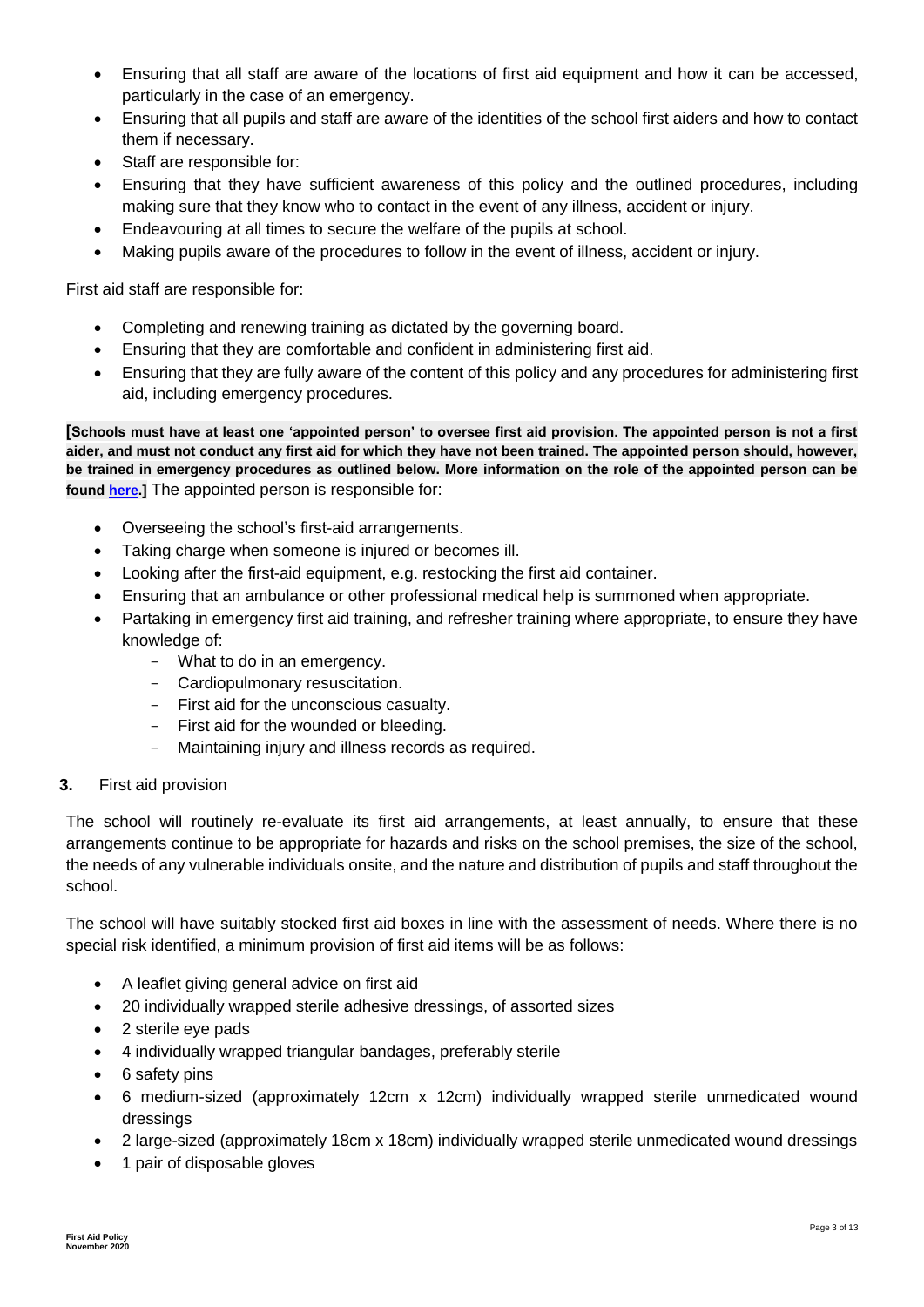All first aid containers will be identified by a white cross on a green background.

The **appointed person** will routinely examine the contents of first aid boxes, including any mobile first aid boxes for offsite use – these will be frequently checked and restocked as soon as possible after use. Items will be safely discarded after the expiry date has passed.

First aid boxes are in the following areas:

- Hygiene Room
- Cookery Suite
- Out and About
- Classroom sets for trips
- Minibuses

#### <span id="page-6-0"></span>**4.** First aiders

The main duties of first aiders will be to administer immediate first aid to pupils, staff or visitors, and to ensure that an ambulance or other professional medical help is called when necessary

The school will ensure that all first aiders hold a valid certificate of competence, issued by a HSE-approved organisation, and that refresher training and retesting of competence is arranged for first aiders within the school before certificates expire.

The school will be mindful that many standard first aid at work training courses do not include resuscitation procedures for children, and will consequently ensure that appropriate training is secured for first-aid personnel where this has not already been obtained.

First aiders will ensure that their first aid certificates are kept up-to-date through liaison with the SBM.

Each classroom's first aiders will be responsible for ensuring all first aid kits are properly stocked and maintained. The first aid appointed person will be responsible for maintaining supplies.

First aid notices will be clearly displayed throughout the school with information on the names and locations of first aiders to ensure that pupils and staff know who they must contact in the event of illness or injury.

#### The current first aid appointed person(s) are:

| Name |                      | Date of first. |
|------|----------------------|----------------|
|      | <b>Email address</b> | <b>Date</b>    |
|      |                      |                |

The school will ensure that there is always a sufficient number of first-aid personnel available on site at all times to provide adequate cover to all areas of the school.

In line with government guidance, and taking into account staff:child ratios, the school will ensure that there are at least three members of staff with a current and full Paediatric First Aid (PFA) certificate on the premises and available at all times when pupils are present, and accompanying pupils on any and all outings taken.

All staff members will be made aware that agreeing to become a first aider for the school is strictly on a voluntary basis and that they should never feel pressured to take on this role.

When selecting first aiders, the school will follow the criteria laid out in government guidance, considering the individual's:

Reliability and communication skills.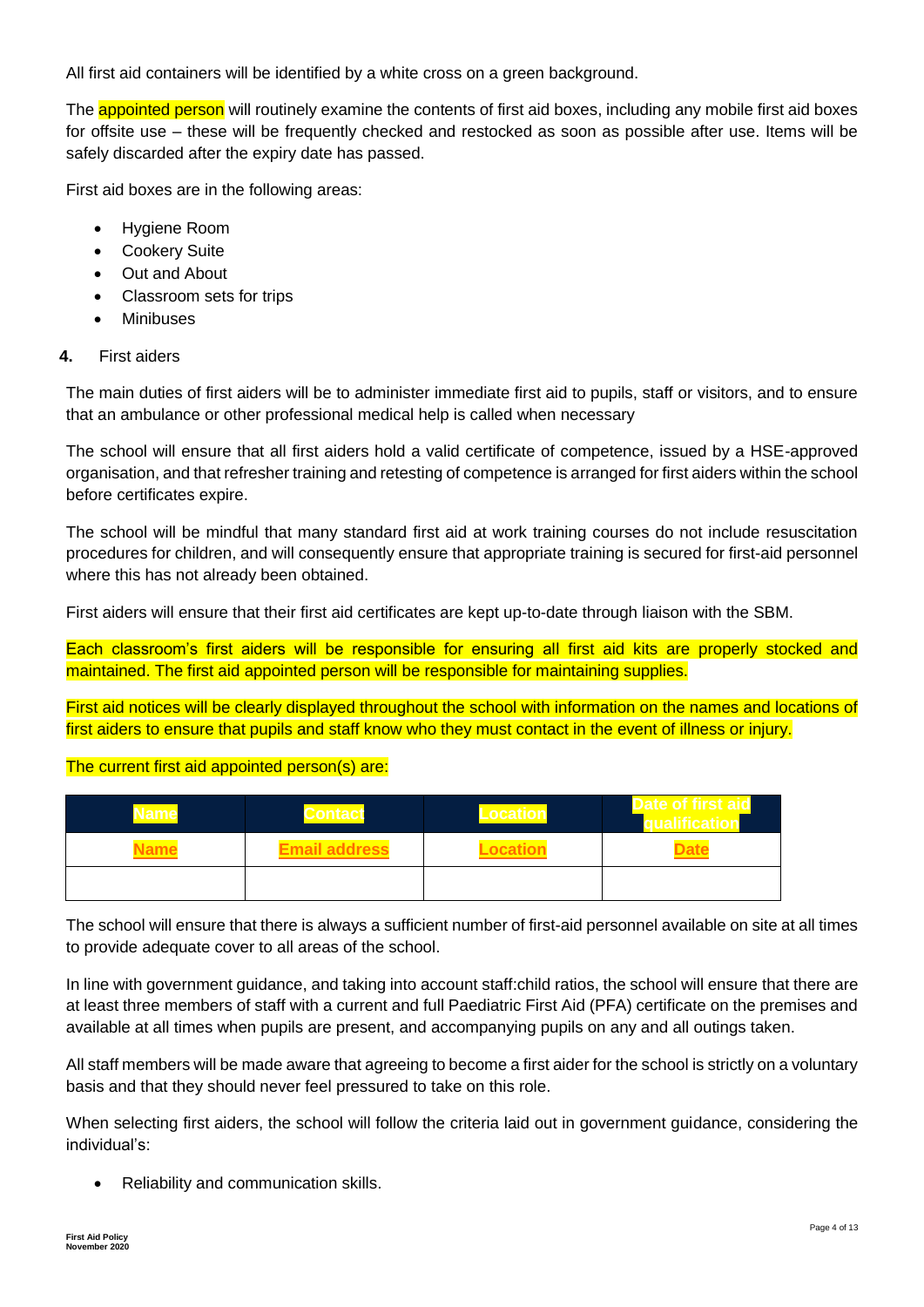- Aptitude and ability to absorb new knowledge and learn new skills.
- Ability to cope with stressful and physically demanding emergency procedures.
- Normal duties a first aider must be able to leave to go immediately to an emergency.

#### <span id="page-7-0"></span>**5.** Automated external defibrillators (AEDs)

The school has procured an AED through the NHS Supply Chain, which is located on the external wall to the side of the main entrance. This is a public area.

Where the use of the AED is required, individuals will follow the step-by-step instructions displayed on the device. A general awareness briefing session, to promote the use of AEDs, will be provided to staff on an annual basis by Isle of Wight Ambulance Service. The code C159X should be used by staff if use of the AED is required.

#### <span id="page-7-1"></span>**6.** Emergency procedures

If an incident, illness or injury occurs, the member of staff in charge will assess the situation and decide on the appropriate course of action, which may involve calling for an ambulance immediately or calling for a first aider.

If called, a first aider will assess the situation and take charge of first aider administration. If the first aider does not consider that they can adequately deal with the presenting condition by the administration of first aid, then they will arrange for the injured person to access appropriate medical treatment without delay.

Where an initial assessment by the first aider indicates a moderate to serious injury has been sustained, or the individual has become seriously unwell, a responding staff member will call 999 immediately.

Where necessary, a trained staff member will administer emergency help and first aid to all injured persons. The purpose of this is to keep the victim alive and, if possible, comfortable, before professional medical help arrives. In some situations, immediate action can prevent the accident from becoming increasingly serious, or from involving more victims.

Where the seriously injured or unwell individual is a pupil, the following process will be followed:

- A responding staff member calls 999 immediately and follows the instructions of the operator this may include the administering of emergency first aid.
- Where an ambulance is required, a staff member accompanies the pupil in the ambulance and calls the pupil's parent as soon as possible to inform them of the course of action taken. The staff member remains with the pupil at the hospital until a parent arrives.
- Where an ambulance is not required, but medical attention is needed, the pupil's parent will be contacted requesting them to collect their child and seek medical attention.
- The school will ensure that no further injury can result from any incidents that occur, either by making the scene of the incident safe, or (if they are fit to be moved) by removing injured persons from the scene.
- Responding staff members will see to any pupils who may have witnessed the incident or its aftermath and who may be worried or traumatised, despite not being directly involved. These pupils will be escorted from the scene of the incident and comforted. Younger or more vulnerable pupils may need parental support to be called immediately.

Once the above action has been taken, details of the incident will be reported promptly to:

- The headteacher.
- The parents of the victim(s).
- **7.** Reporting accidents and record keeping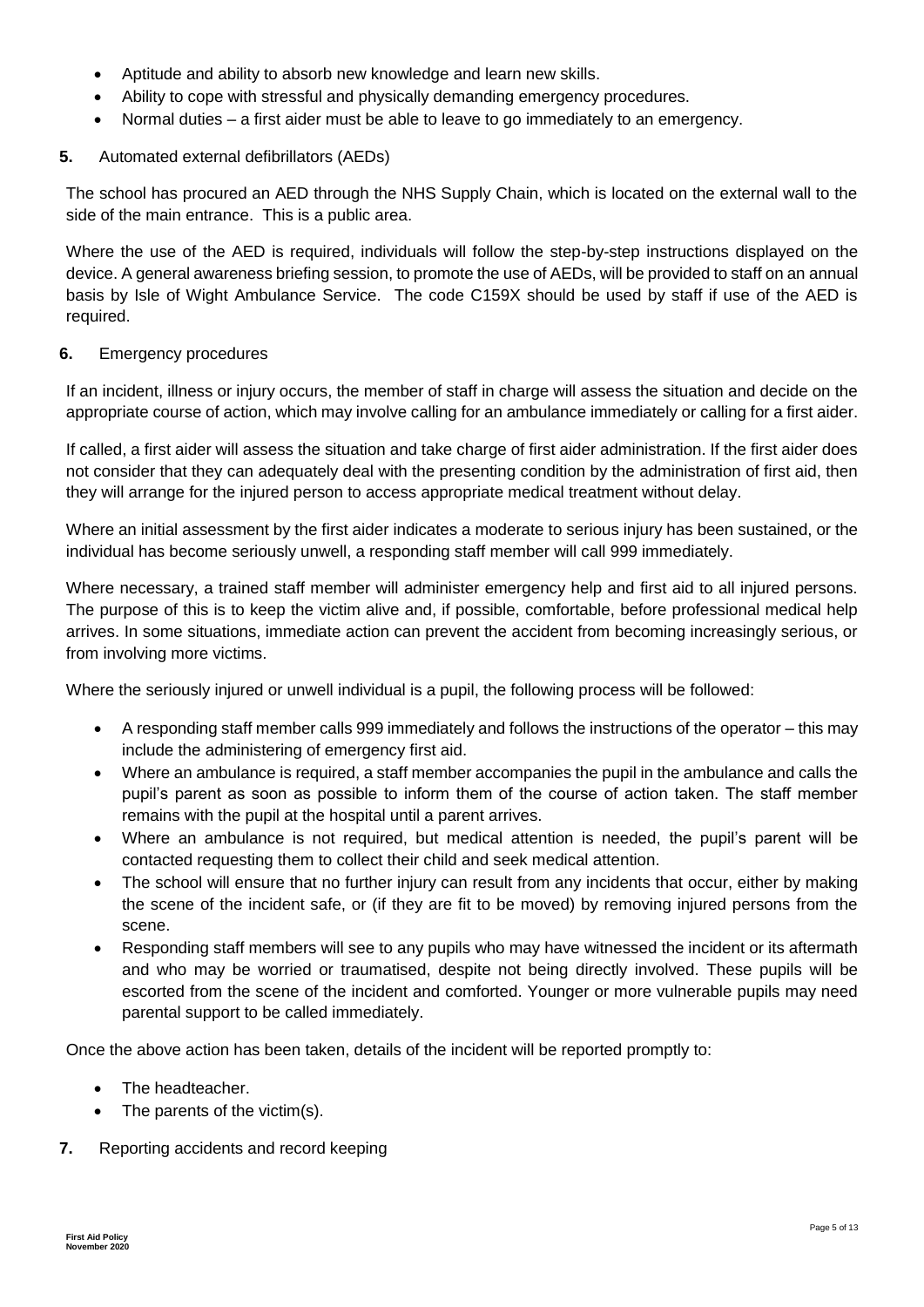In the event of incident or injury to a pupil, a parent will be informed at the end of the school day – for all incidents and injuries, the child will take an Every Accident slip home with them. In the event of a serious injury or an incident requiring emergency medical treatment, the member of staff dealing with the injury will telephone the pupil's parents as soon as possible. Parents will be telephoned of any injury to the head by the First Aider immediately, whether minor or major, and be given guidance on the action to take if symptoms develop.

A list of emergency contacts will be kept at the school office.

All First Aiders will ensure that records are kept of any injuries, accidents or illnesses on the school's Every system, as well as any first aid treatment that is given – this will include:

- The date, time and place of the incident.
- The name and class of the injured or ill person.
- Details of the injury or illness and what first aid was given.
- What happened to the person immediately afterwards, e.g. whether they were sent home or went back to class.
- Name and signature of the first aider or person dealing with the incident.
- Two copies will be printed; one given to the parent and one held in the pupil's personnel file

The headteacher will ensure that any injury or accident that must be reported to the HSE or LA under RIDDOR obligations is reported in a timely and detailed manner.

All records will be filed and stored in line with the Record Management Policy.

## <span id="page-8-0"></span>**8.** Offsite visits and events

Before undertaking any offsite visits or events, the teacher organising the trip or event will assess the level of first aid provision required by undertaking a suitable and sufficient risk assessment of the visit or event and the persons involved.

For more information about the school's educational visit requirements, please see the Educational Visits Policy.

# <span id="page-8-1"></span>**9.** Storage of medication

Medicines will be stored securely and appropriately in accordance with individual product instructions, save where individual pupils have been given responsibility for keeping such equipment with them. Medicines will be stored in the original container in which they were dispensed, together with the prescriber's instructions for administration, and properly labelled, showing the name of the patient, the date of prescription and the date of expiry of the medicine.

An Administration of medicines form will be completed by parents for all medicines. The Headteacher will countersign all forms. No medicines will be administered without all correct signed paperwork being in place.

Medicine brought in by pupils will be returned to their parents for safe disposal when they are no longer required or have expired.

An emergency supply of medication will be provide by parents for pupils with medical conditions that require regular medication or potentially lifesaving equipment, e.g. an EpiPen.

Parents will advise the school when a child has a chronic medical condition or severe allergy so that an IHP can be implemented and staff can be trained to deal with any emergency in an appropriate way. Examples of this include epilepsy, diabetes and anaphylaxis. A disclaimer will be signed by the parents in this regard.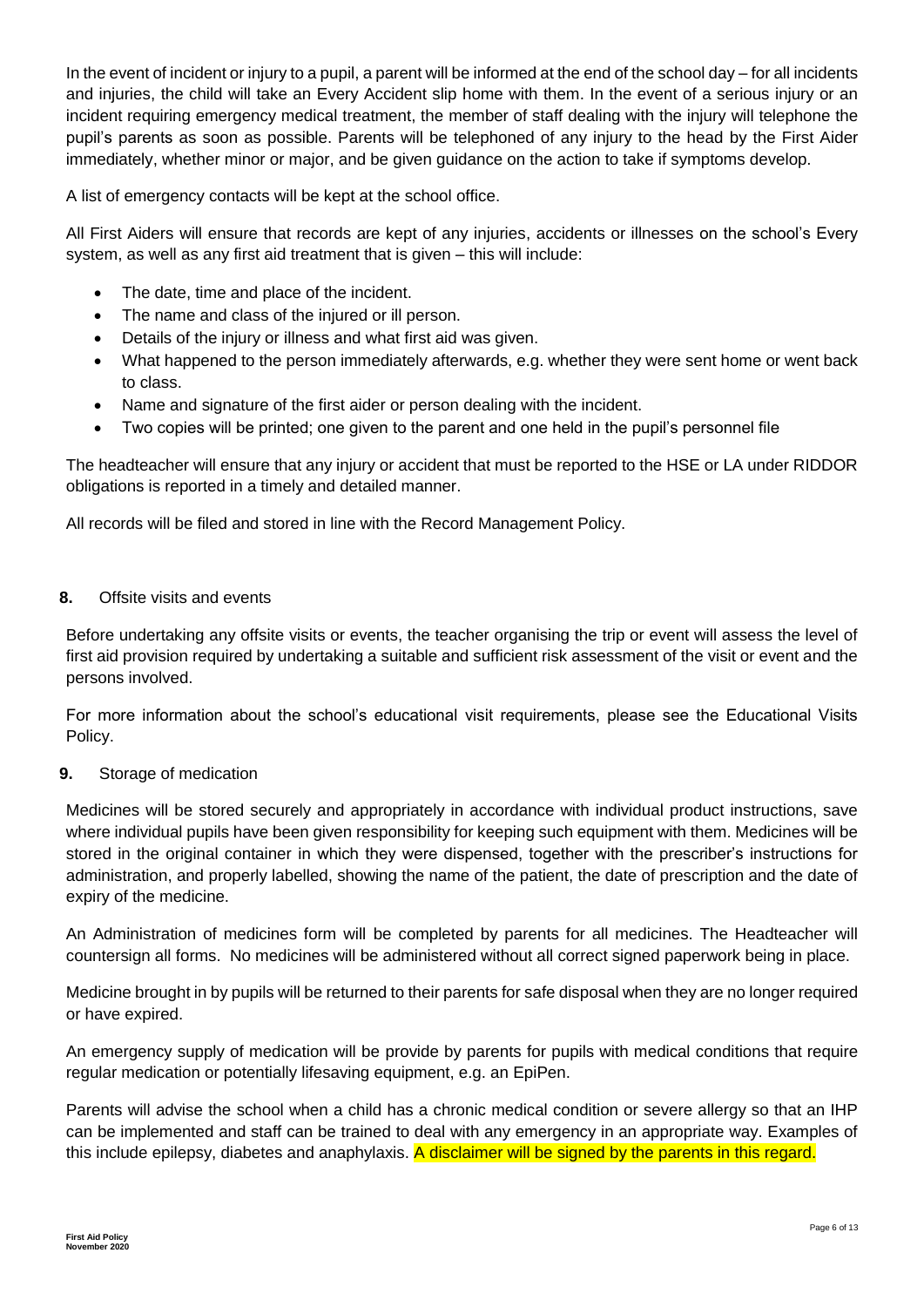## <span id="page-9-0"></span>**10.** Illnesses and allergies

When a pupil becomes ill during the school day, their parent will be contacted and asked to pick their child up as soon as possible.

A quiet area will be set aside for withdrawal and for pupils to rest while they wait for their parent to pick them up. Pupils will be monitored during this time.

Where a pupil has an allergy, this will be addressed via the school's Allergens and Intolerance Policy.

<span id="page-9-1"></span>**11.** Consent

Parents will be asked to complete and sign a medical consent form when their child is admitted to the school, which includes emergency numbers, alongside details of allergies and chronic conditions – these forms will be updated at the start of each school year.

Staff do not act 'in loco parentis' in making medical decisions as this has no basis in law. Staff will always aim to act and respond to accidents and illnesses based on what is reasonable under the circumstances and will always act in good faith while having the best interests of the pupil in mind – guidelines will be issued to staff in this regard.

## <span id="page-9-2"></span>**12.** Monitoring and review

This policy will be reviewed annually by the governing board, and any changes communicated to all members of staff.

Staff will be required to familiarise themselves with this policy as part of their induction programme. Staff will be informed of the arrangements that have been made in connection with the provision of first aid, including the location of equipment, facilities and personnel.

The next scheduled review date is December 2022.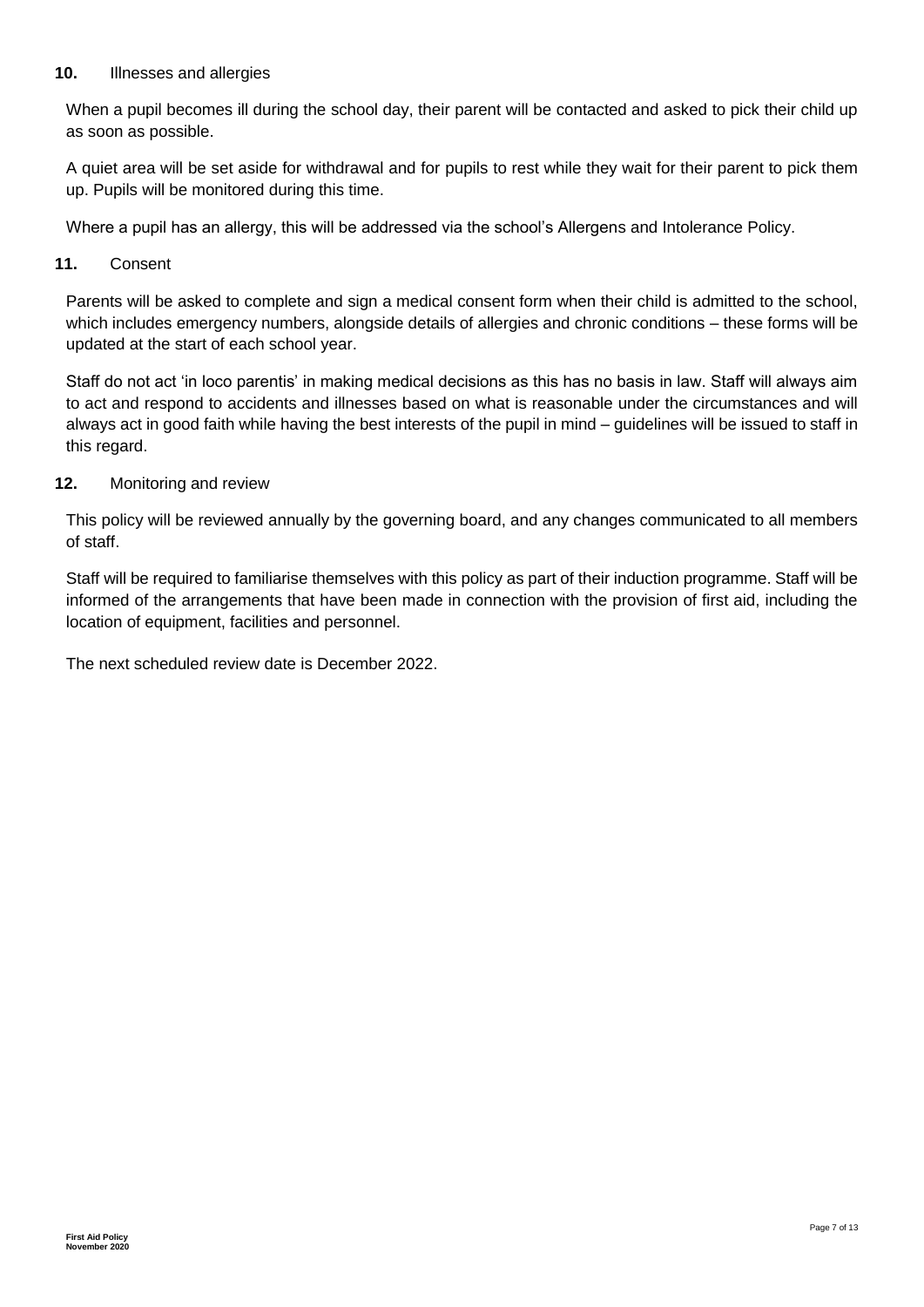# **First Aid Policy Appendix: First Aid Procedures During the Coronavirus (COVID-19) Pandemic**

This appendix has been created to outline the first aid procedures in place during the coronavirus (COVID-19) pandemic. This appendix was created in accordance with the latest government guidance.

#### **Policies**

- First Aid Policy
- Infection Control Policy

## **Roles**

Headteacher

# **First Aid Procedures During the Coronavirus (COVID-19) Pandemic**

Date appendix last reviewed: 7<sup>th</sup> December 2021

Signed by:





Chair of governors

#### **Statement of intent**

The school aims to act in accordance with the First Aid Policy as much as possible; however, we understand that we must remain compliant with the relevant first aid legislation while the school observes infection control guidelines during the coronavirus (COVID-19) pandemic. This appendix sets out what additional actions the school is taking.

The information in this appendix is under constant review and kept up-to-date to reflect any changes to national or local guidance.

# **1. Legal framework**

This appendix has due regard to the relevant statutory guidance, including, but not limited to, the following:

- HSE (2021) 'First aid during the coronavirus (COVID-19) pandemic'
- DfE (2021) 'Schools coronavirus (COVID-19) operational guidance'

The policy is implemented in conjunction with the following school policies:

- Infection Control Policy
- First Aid Policy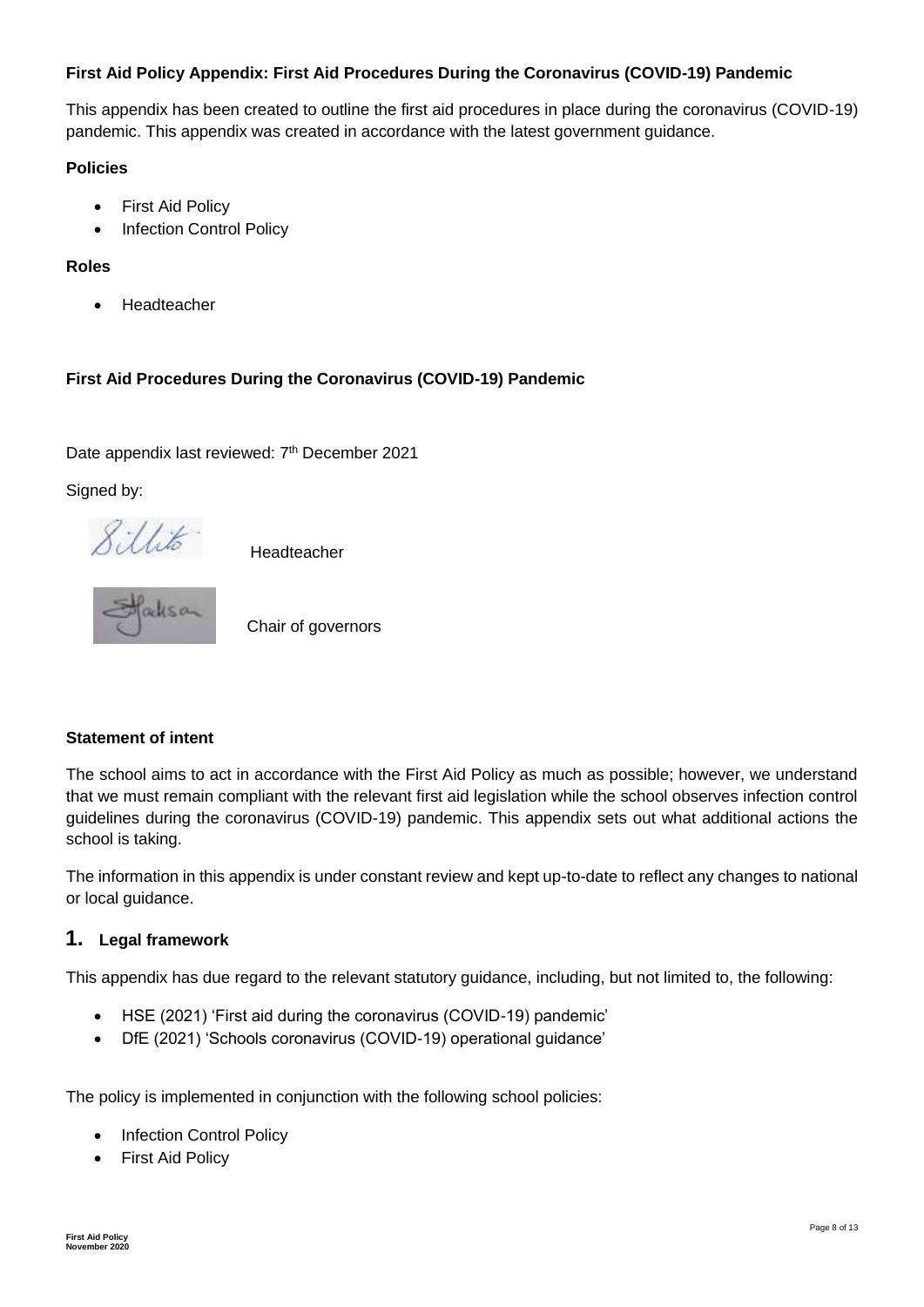# **2. Enforcing new procedures**

The school has carried out a risk assessment specific to the provision of first aid during the coronavirus pandemic, taking into account factors such as the needs of clinically vulnerable individuals. The school has also undertaken a needs assessment to inform any changes to first aid provision, including the number of first aiders needed on site.

These risk assessments are periodically reviewed and kept up-to-date in line with changes to government guidance.

The school ensures that additional first aid procedures are communicated effectively to all pupils. Staff are informed about their legal responsibilities regarding first aid and the additional procedures in place. The school informs parents of any changes to provision outlined in this policy.

The school acknowledges that where conflicts between the relevant legislation and government guidance on managing the coronavirus pandemic arise, the legislation outlined in section 1 of the First Aid Policy must be followed.

All first aiders shall be informed of the results of the risk assessment to ensure that they are confident with providing the right assistance, including knowing what equipment they can use to minimise the risk of infection transmission.

# **3. Social distancing and infection control measures**

The government has removed the requirement to maintain social distancing in most workplace situations; however, when administering first aid, the school's first aiders act in line with the following precautions:

- Wash their hands before and after administering first aid, using soap and water or alcohol-based hand sanitiser.
- Dispose of any waste in a suitable bin.
- Ensure frequently touched surfaces and equipment have been cleaned and disinfected before use.
- Keep a safe distance from others, where practicable.
- Minimise the time they share a breathing zone with the casualty.
- Limit the number of people administering first aid in each incident.
- Ensure that first aid is administered in a designated location, where possible, to minimise the spread of infection and any cleaning requirements.

No additional PPE is needed to deliver first aid to individuals who do not have coronavirus symptoms. If an individual requiring first aid has symptoms of coronavirus, appropriate PPE is be worn by the first aider.

# **4. First aiders**

The school ensures that there is a minimum of three trained first aiders on site during school hours and that there is a minimum of three trained first aiders on site for the duration of any wrap-around care provision, e.g. a breakfast club.

Where a first aider must be sent home due to showing symptoms of coronavirus, the school ensures that the minimum number of first aiders on site is maintained and arranges cover where necessary.

Where cover must be arranged, the school ensures that:

- Adequate cover is in place before the member of staff leaves the premises.
- In the event that the member of staff must lawfully remain on site, the individual is isolated in a designated room and follows the school's social distancing and infection control measures.
- Symptomatic individuals strictly do not administer first aid.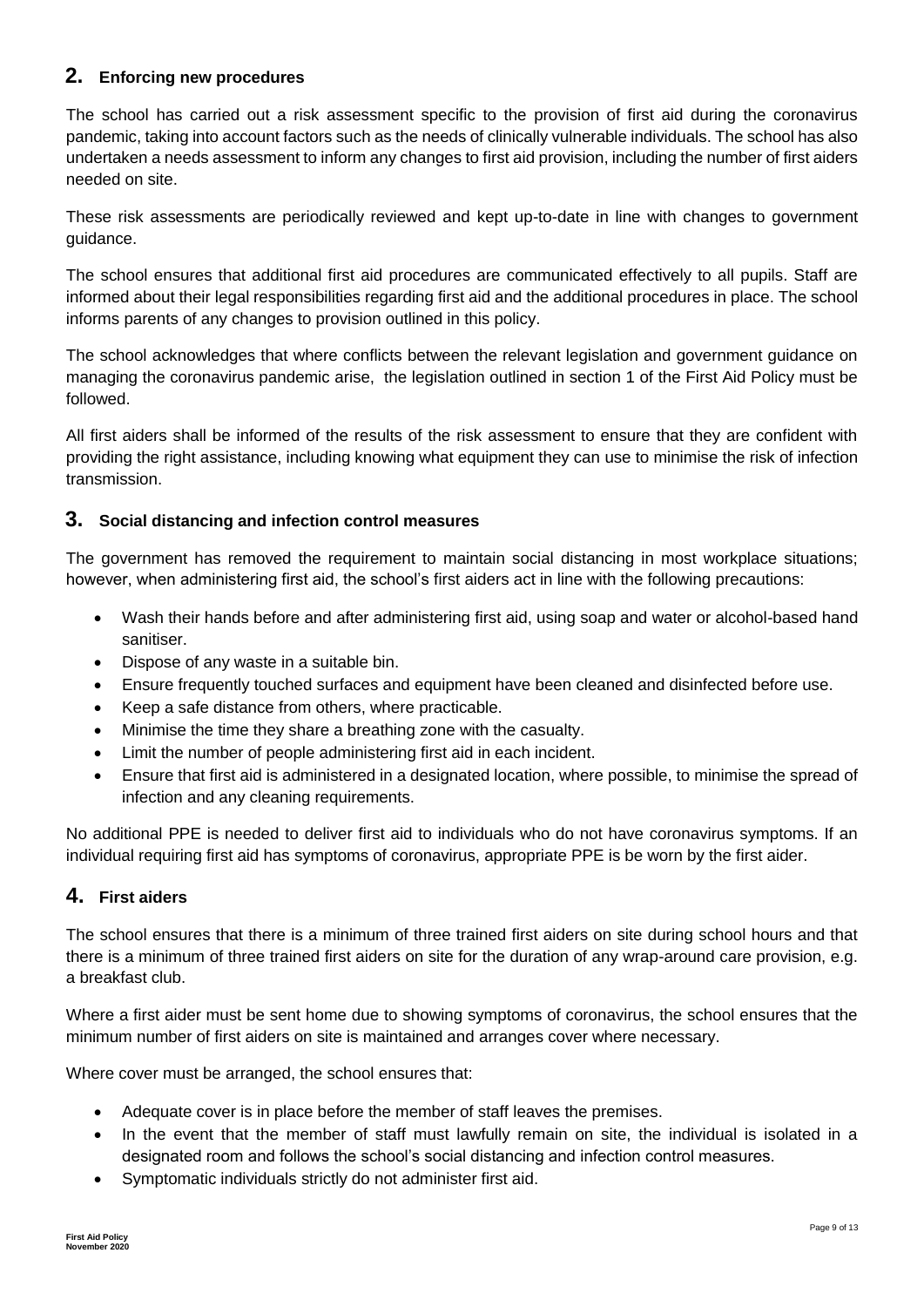Alternative arrangements are in place to minimise the need for a symptomatic first aider to administer first aid or where first aid provision is compromised, e.g. high-risk activities are suspended.

The school ensures that the needs of first aiders who are clinically vulnerable have been taken into account as part of its risk assessments and that no clinically vulnerable first aider engages in close-contact first aid where they are not supported to do so safely by these risk assessments, or where there is another suitable trained staff member available to undertake the first aid instead.

# **5. First aid training**

First aiders' training is kept up-to-date.

If first aiders are unable to get annual face-to-face refresher training during the coronavirus pandemic, HSE supports the use of online refresher training to ensure their skills are kept up-to-date. The practical elements of the First Aid at Work, Emergency First Aid at Work and requalification courses are taken face-to-face by first aiders.

If a member of staff could not complete their first aid training due to the pandemic, they are able to restart at a later date so long as:

- There is a full recap of the training delivered before the pandemic prior to moving onto undelivered modules.
- The training provider is satisfied the staff member can display:
	- A full understanding of all aspects of the course content.
	- The knowledge and competencies required at the end of the training.

# **6. Emergencies**

Accidents and emergencies are managed in line with section 6 of the First Aid Policy.

When administering emergency first aid, social distancing restrictions do not apply; however, clinically vulnerable first aiders are offered PPE when administering close-contact emergency first aid.

A member of staff calls 999 immediately if a symptomatic individual becomes severely unwell or their life is at risk. Parents who must collect their unwell child from school are informed that they must call 999 if their child becomes severely unwell or their life is at risk.

In the case that someone becomes seriously ill and CPR is required, the responding staff member should adhere to the following procedure:

- Call 999 immediately tell the call handler if they patient is exhibiting any coronavirus symptoms
- If a portable defibrillator is available, ensure that it is used by someone who has been trained to operate it
- Before starting CPR, use a cloth or a towel to cover the patient's mouth and nose, while still permitting breathing to restart following successful resuscitation
- Use PPE, including a fluid-repellent face covering, disposable gloves, eye protection and an apron or other suitable covering
- Deliver CPR by using chest compressions and a defibrillator, if available and appropriate do not use rescue breaths
- After delivering first aid, ensure that any disposable items are discarded, and reusable items are thoroughly cleaned
- Wash hands thoroughly with warm, soapy water